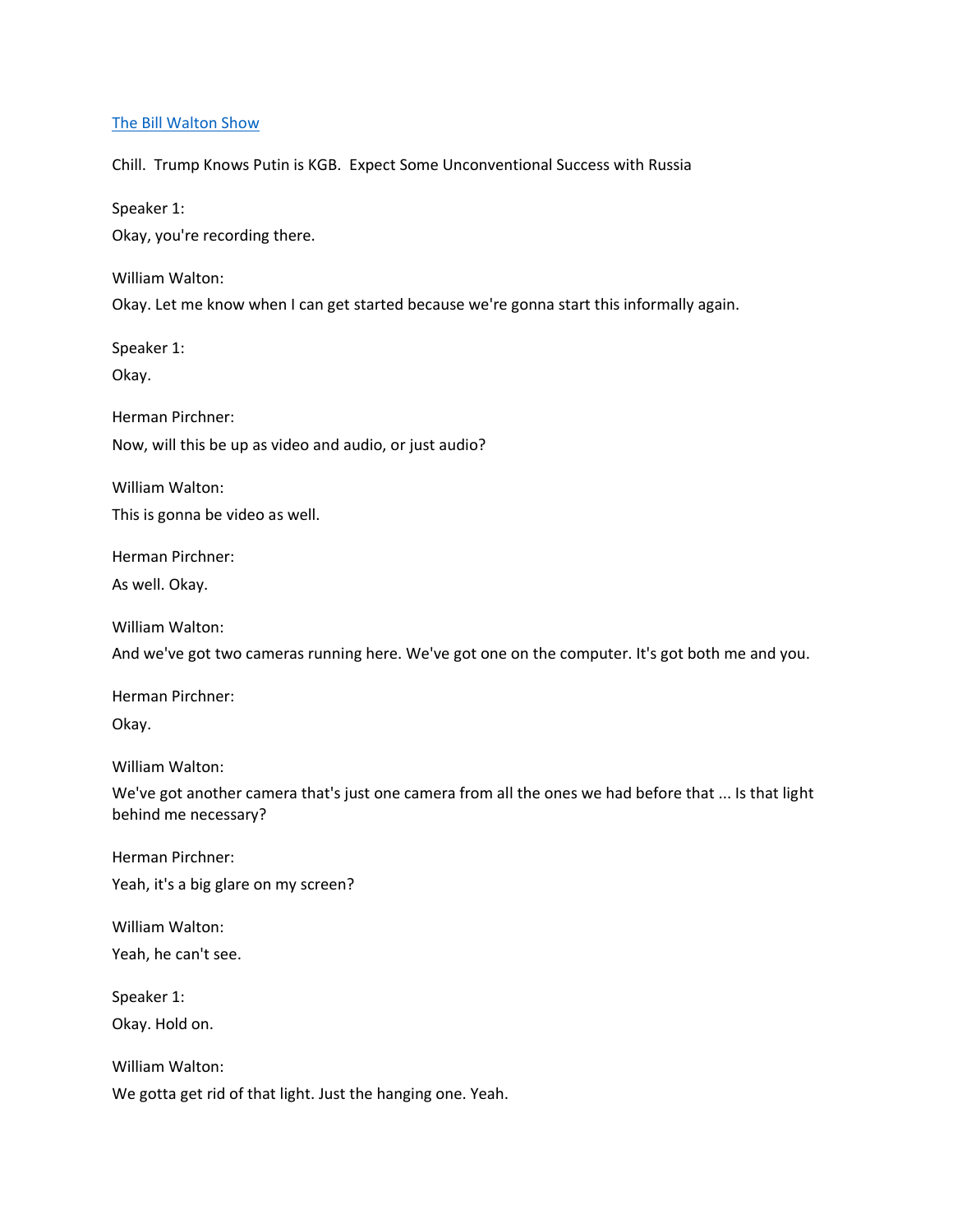Speaker 1: How's that?

William Walton: Yeah, that's a lot better. How's that?

Herman Pirchner:

Much better.

William Walton:

Is that much better?

Herman Pirchner: It's still a little bit of glare, but not as much.

William Walton:

Okay.

Speaker 1: Okay. Okay, we're rolling.

# William Walton:

Okay, well, welcome to Common Ground. We're exploring a new format that I'm roughly calling Off the Cuff, which is where we bring in guests, instead of the studio, we bring them into our lives via computer, specifically the app Zoom. It allows us to get into business, get into action, a lot quicker, which is very important, particularly when things are fast-moving.

## William Walton:

There's a real explosion in Washington now, post-Helsinki with the press conference that Donald Trump had. He basically said that he thought Russian intelligence was doing a better job than US intelligence. He had to walk that back, and should have. But there's a lot going on here with Russia, and it's not as simple as the hysteria we're seeing on the partisan side. In fact, Republicans are acting a little bit hysterical too. With me to dig into this deeper is Herman Pirchner. Herman is the founder of the American ... Gosh.

Herman Pirchner: American Foreign Policy Council.

William Walton:

I only had that memorized 53 times. American Foreign Policy Council. He founded it about 30 years ago, and remains CEO. Herman is one of the country's leading experts in Russia. You've been there, what 79 times? Seventy times in the last 30 years or so?

Herman Pirchner: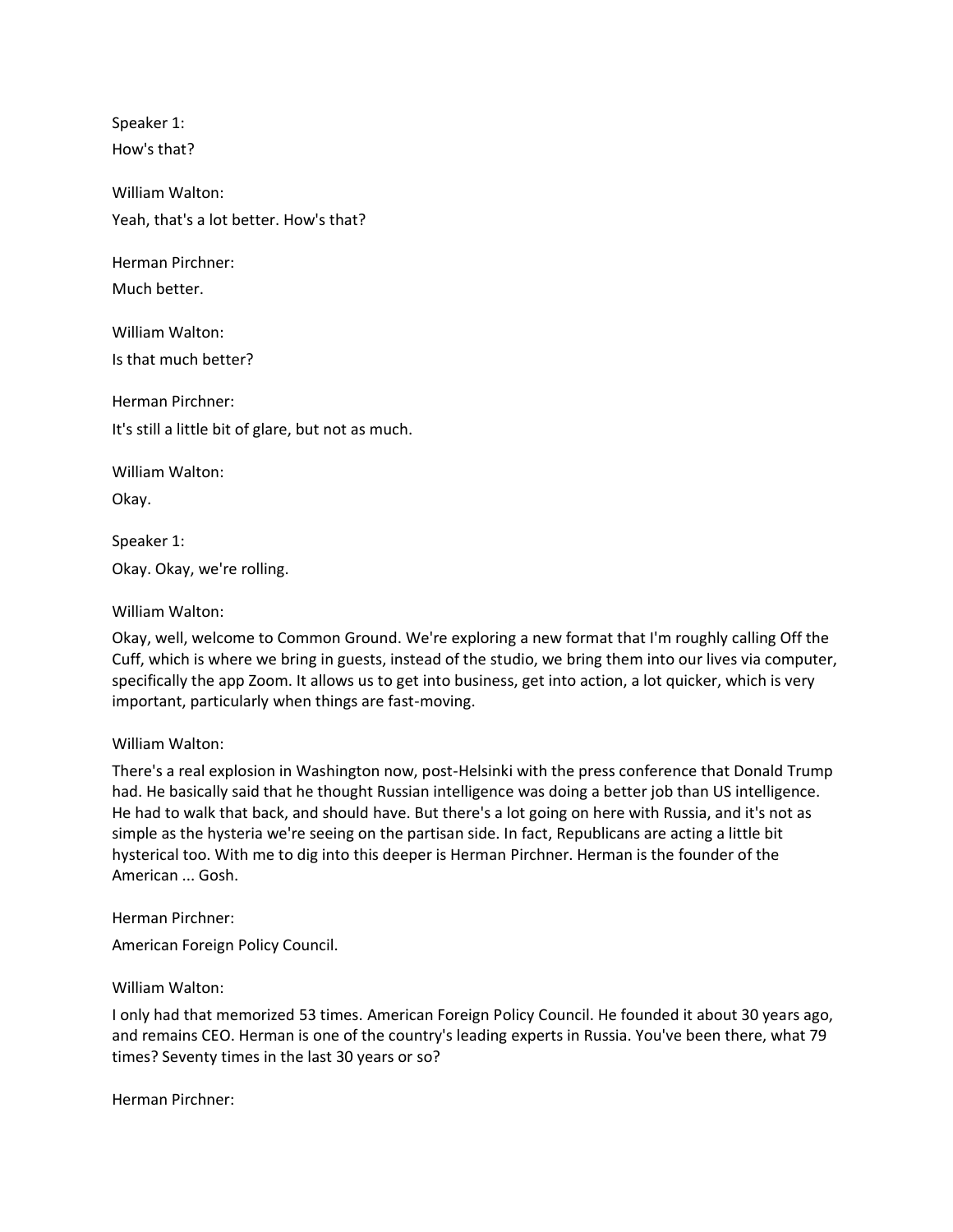#### Yes. Yes.

### William Walton:

You know, Herman, let's kick this off with some stunning stuff that's being said and written now. Former CIA director John Brennan, who I personally didn't think did that good of a job, responded to Donald Trump's press conference by saying, "Donald Trump's press conference performance in Helsinki was treasonous. He's wholly in the pocket of Putin. Russian patriots, where are you?" I don't think that's a very helpful statement, and I don't think it sums up where we are. Herman, where are we right now? Let's start in immediate aftermath of the press conference and how much that really is gonna matter to the Russian-US relationship.

## Herman Pirchner:

First, a word about Brennan. We know now that he voted, I believe, twice for Gus Hall, the Communist Party candidate for President of the United States. That during the height of the Cold War. He was a young guy and said it was a protest vote, but it says something about his politics and the way he conducted himself during the Obama administration when he was CIA director. He's a fine one to talk about treasonous activities, given some of his past record.

### William Walton:

Thank you. We've knocked that ball out of the park. As you pointed out many times, the thing to understand about Russia is, it's run by the KGB. I mean, the Communists, the Soviet Union is no longer running it. It's Russia now, but you still have the same people. Could you describe what the leadership of Russia is today?

## Herman Pirchner:

Well, during the Communist period, the Communist Party was supreme, but also the KGB and the Army were legs to that three-legged stool. Now it's the KGB by itself, and they have a culture that's very different than Russian culture. They do not believe, philosophically, in democracy. They believe if you don't get in line, it's perfectly acceptable to kill your opponents. That's kind of the center of their cultural gravity. So, I think when you talk about Russian interests, you can't talk about the leadership of Russia today. I think the interest of Putin and the KGB is substantially different than the interest of the Russian nation and the Russian people.

#### William Walton:

Well, and you don't see student Putin as all that different from Stalin.

## Herman Pirchner:

Well, there is a difference. You know, Stalin killed about 20 million people. It's just a staggering number. Putin's criticism of Stalin, as it has been explained to me, is that you didn't need to kill so many people to terrorize your population and keep them in order. If you can kill a select hundred in gruesome fashion and publicize it, everybody else will be scared enough to get in line. And so far, that's worked for him.

## William Walton:

So, the only difference is that Putin thinks he's more efficient.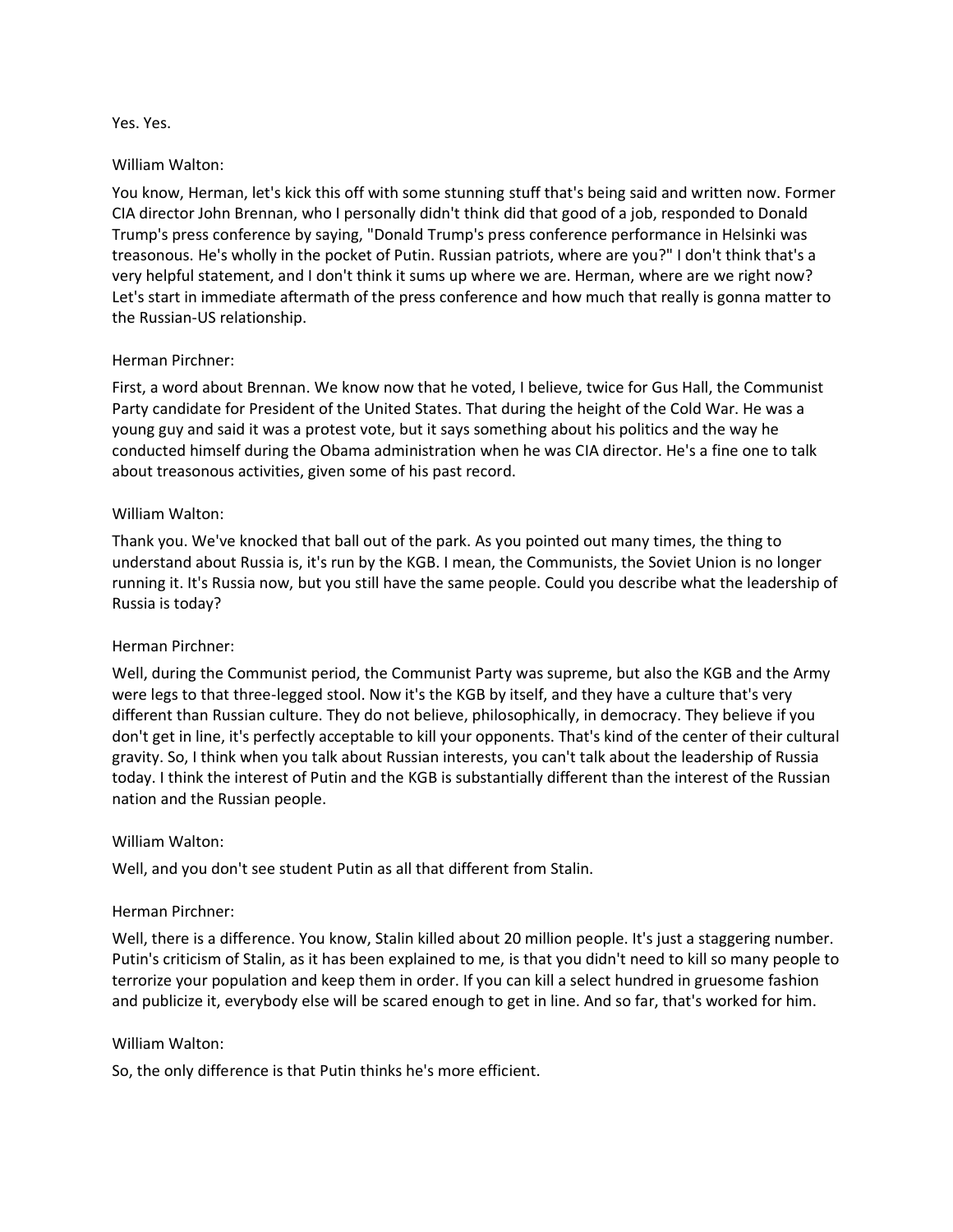Herman Pirchner:

Yes.

William Walton:

That's chilling. The other thing about Russian is they don't seem to be ... And we've talked about this with regard to China, they don't seem to have a rule of law in Russian, and we're over there talking to Helsinki about pledges, and deals, and agreements. It doesn't seem like we can expect much out of them in terms of making an agreement with us and then keeping it.

# Herman Pirchner:

Well, they have no regard for the rule of law, either internally or externally. If you want to know what a country's elite, and not just Russia, but any country's elite, thinks about the future of their country, look what they do with their money, look what they do with their children. There's practically nobody that's around Putin today, the two or three hundred people that are most important to him staying in power, that don't have multiple passports, don't have foreign bank accounts, probably have a relative sitting on their money in foreign countries. And why? Because there's no rule of law that they feel comfortable will protect their assets or their physical well-being inside of Russia, and they're not completely sure what the future of Russia as a country is. So, they take it outside of their wealth and their family outside of Russia so they have a place to land if things really get bad.

# Herman Pirchner:

They also, as a country, even pre-dating Putin during the Soviet era and then before that, have not paid too much attention to treaties. We sign a treaty, and the US attempts to really adhere to it. Professional watchdogs and the press, they would yell if we weren't. In Russia, they have broken countless treaties and Putin has broken countless treaties.

## William Walton:

So, when we think about influencing Russia, we need to be thinking about influencing not the mass of Russian people, but the elites that surround Putin?

Herman Pirchner:

That's correct.

## William Walton:

I think you pointed out that they worked very hard to steal their money, and they want their ill-gotten gains safe. If they're ready to get out of the country in a moment's notice, the instant they think Putin is in trouble or they're in trouble, maybe more to the point.

## Herman Pirchner:

They wanna protect that hard-stolen money. Well, you know, it's not easy even if you're doing it illegally with guns to amass \$1 billion, so it is hard-stolen but it's stolen. A lot of it.

William Walton: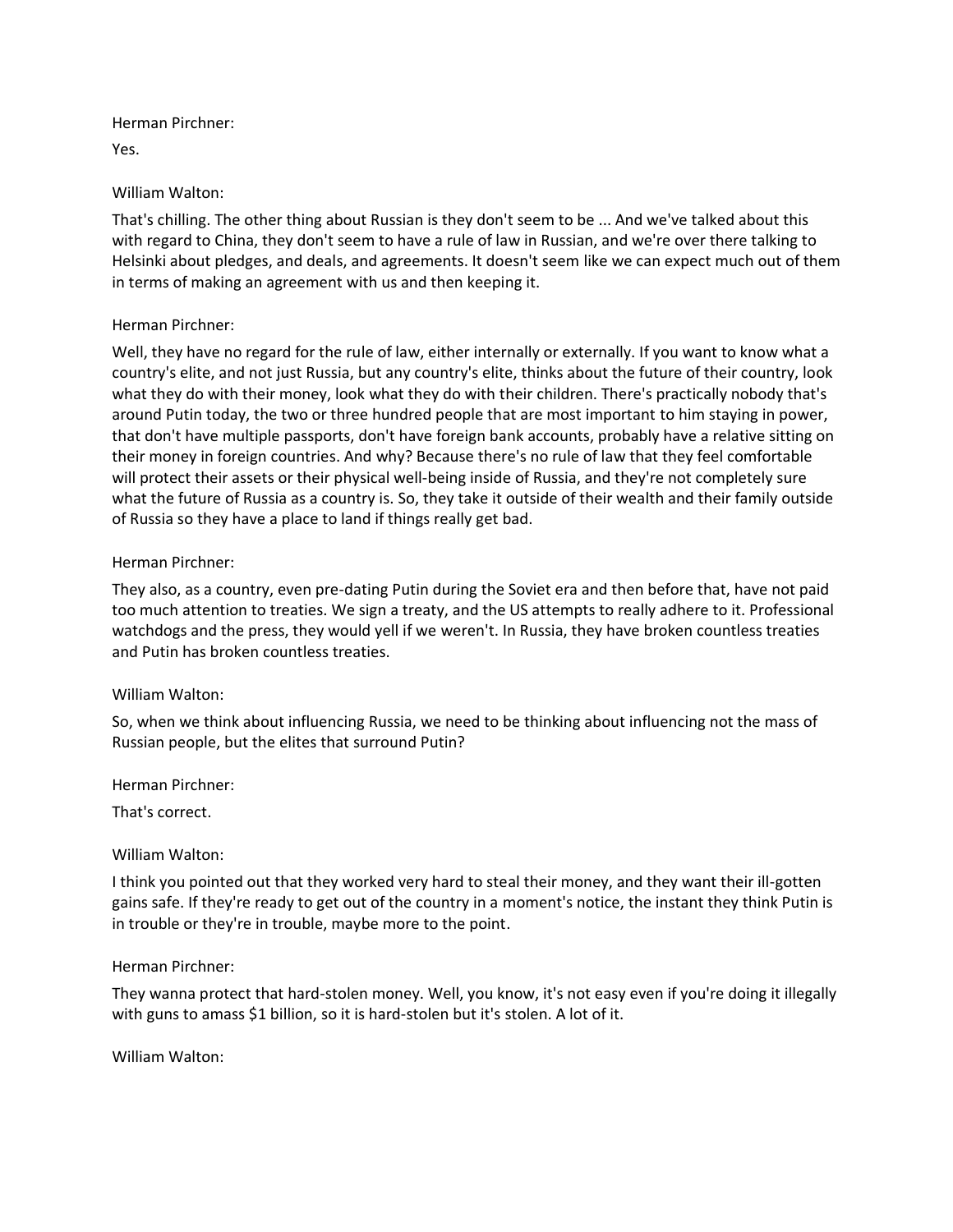Okay, so we've got Donald Trump, who earned his bones, as they say in the Godfather movie, in real estate in New York and working with the likes of Roy Cohn, who's one of the legendary tough-guy lawyers.

Herman Pirchner:

Yeah.

### William Walton:

Real estate development in New York is not a game for the faint of heart. Do you think Trump's makeup, his background, his ability to do that, has prepared him for Putin?

### Herman Pirchner:

Yes, I think so. You know, you have one of the main op-ed writers of the New York Times, David Brooks, has been a critic of Donald Trump. He wrote, maybe a couple months ago, an interesting column talking about all the mob figures you have to deal with if you're building any building in New York, and talking about Roy Cohn, who was a lawyer for one of the mob families and was also a Trump lawyer. He said, you know that doesn't sound so savory to us, but maybe it's the best preparation for dealing with somebody like Putin. Maybe he can do it better than those of us that sit with Ivy League degrees and make pleasant talk in our private clubs or our golf courses.

### William Walton:

Well, I had some dealings with Trump back in the late '70s. I was a baby banker and we were working on financing in his foray into Atlantic City, and he had a partnership with Jay Pritzker, who was one of the great financiers and a very imaginative, interesting man. I went on their jet, I can't remember whose it was, to visit Atlantic City. We went to one of the casinos under construction, and the only thing that'd been done is they had the super structure and they had the floors poured.

## William Walton:

So, we went up in the elevator. We're at the fifth or sixth floor, I can't remember, and I'm walking along. I'm 28 years old with these guys who supposedly are master of the universe. I'm saying, "Have you noticed that these floors are waving up and down? I mean, they're poured. They're not level. I mean, there's like a six inch difference in this and that and the other thing." And they said, "Well, yeah, the concrete in Atlantic City's all controlled by the union guys." I said, "Okay, so what do you wanna do about that?" He said, "well, you're a smart young guy. Why don't you go negotiate with them?"

## William Walton:

So, I don't know. Maybe that prepares us for Putin, but there's tough places all over the world. When you cast in the terms you're casting it in, though, and we've got Trump over there developing, he hopes, a relationship with Putin, do you have any hope based on your 40 years, 50 years of experience, that there's any kind of deal we can make with Russia?

## Herman Pirchner:

I think there are limited deals that can be made. The question is, will the deals be kept? I think you have to pursue them because, for all the deals that Putin and Russia has broken, there are some that they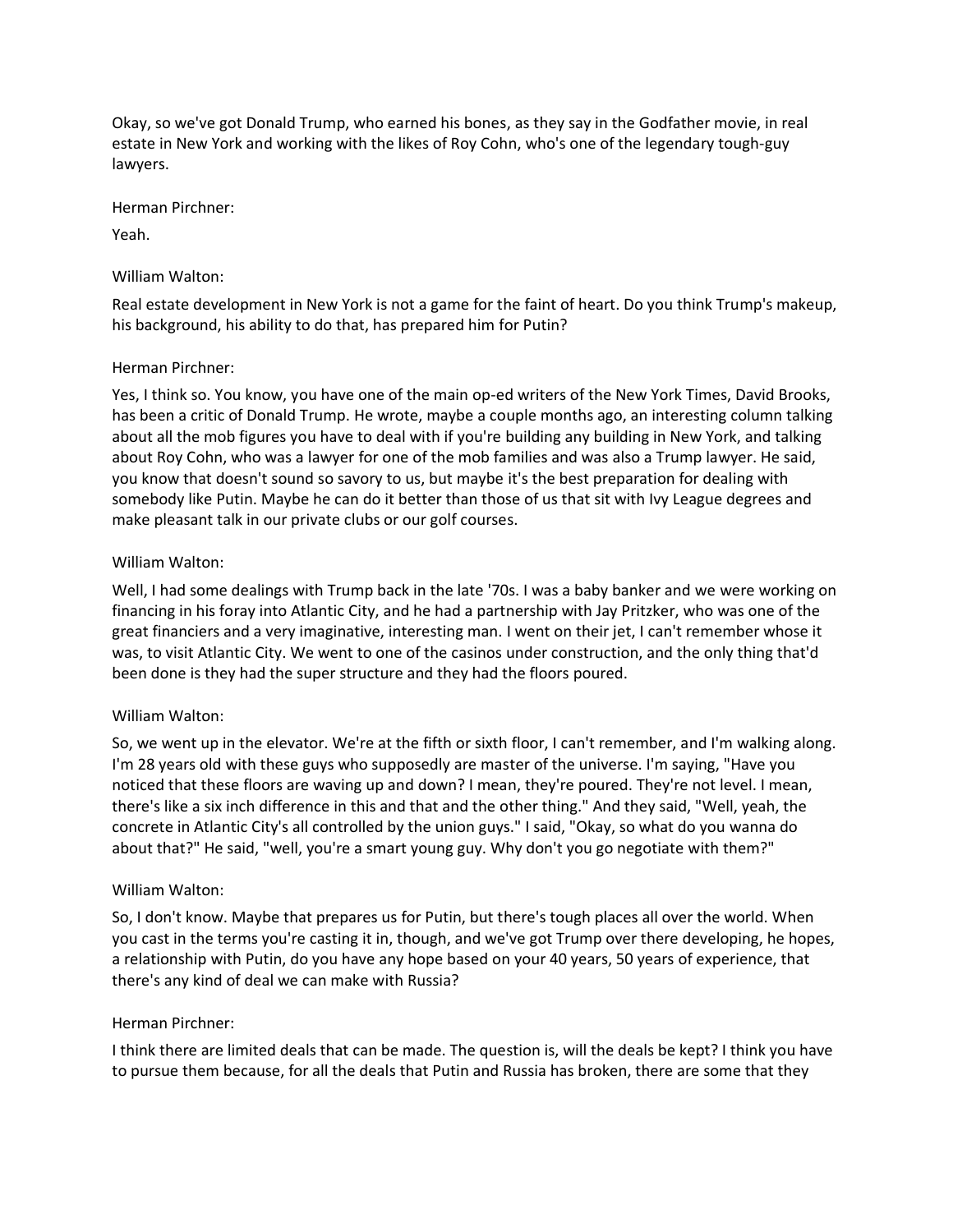keep. We've identified, I think, something over 400 treaties or agreements that exist bilaterally or multilaterally involving Moscow and Washington, and many of them are kept.

### Herman Pirchner:

So, I think you have to pursue what's in the interest of both countries. Maybe going after certain types of terrorists, maybe protecting nuclear material, maybe having to do with the activity in the Arctic, and cut the deal. But I think, when you cut the deal, it's very important to understand that Russia, given past history, maybe break it. You should confront, I think at the time of deal-making, Putin with saying, "We understand there may be a temptation for you to break it here or there. If you do, this is what's gonna happen, and happen quickly." If he understands, perhaps, that we're serious about it and we follow through, then I think has a much better chance of staying.

## Herman Pirchner:

What's happened in the past is, they've violated treaties, especially arms control treaties, and we haven't done anything. Well, that's an incentive for future bad behavior.

### William Walton:

Well, that was the issue with, I think, Crimea. There's no pushback, which is I think has given them a green light on Ukraine.

### Herman Pirchner:

Yes, yes.

## William Walton:

The other thing, though, is that the people are complaining that Trump is being too soft in his press conference and saying nice things, but the policies have been tough. We've had escalating sanctions, which are hurting him. He pulled out of the Iran deal. You know, he's armed, we've armed the Ukrainian opposition to Putin. We bombed Syria's chemical weapon sites, which is one of the protégé states of Russia. So, our actions since Trump has been President, have been pretty tough.

#### Herman Pirchner:

They have been tough, and much tougher than Obama, by the way.

#### William Walton:

So, what do we make out of this disconnect? Does it matter that we've got a new foreign policy team in Bolton and-

## Herman Pirchner:

Well, to people that were worried about Trump's statements, I think you have to balance them, as you've mentioned, with the actions that' he's taken, which have been tough. You have to balance also with the people that he's appointed. John Bolton, the National Security Advisor, is known to be tough on Russia, as is Pompeo, the Secretary of State, and Secretary of Defense Mathis. All tough on Russia. Now, would Trump have named them knowing their positions, if he weren't prepared to institute the tough policies we've just talked about? Having said that, some of the public statements about Putin, and not being tough on him the way he was tough on people in the Republican primaries or tough on the people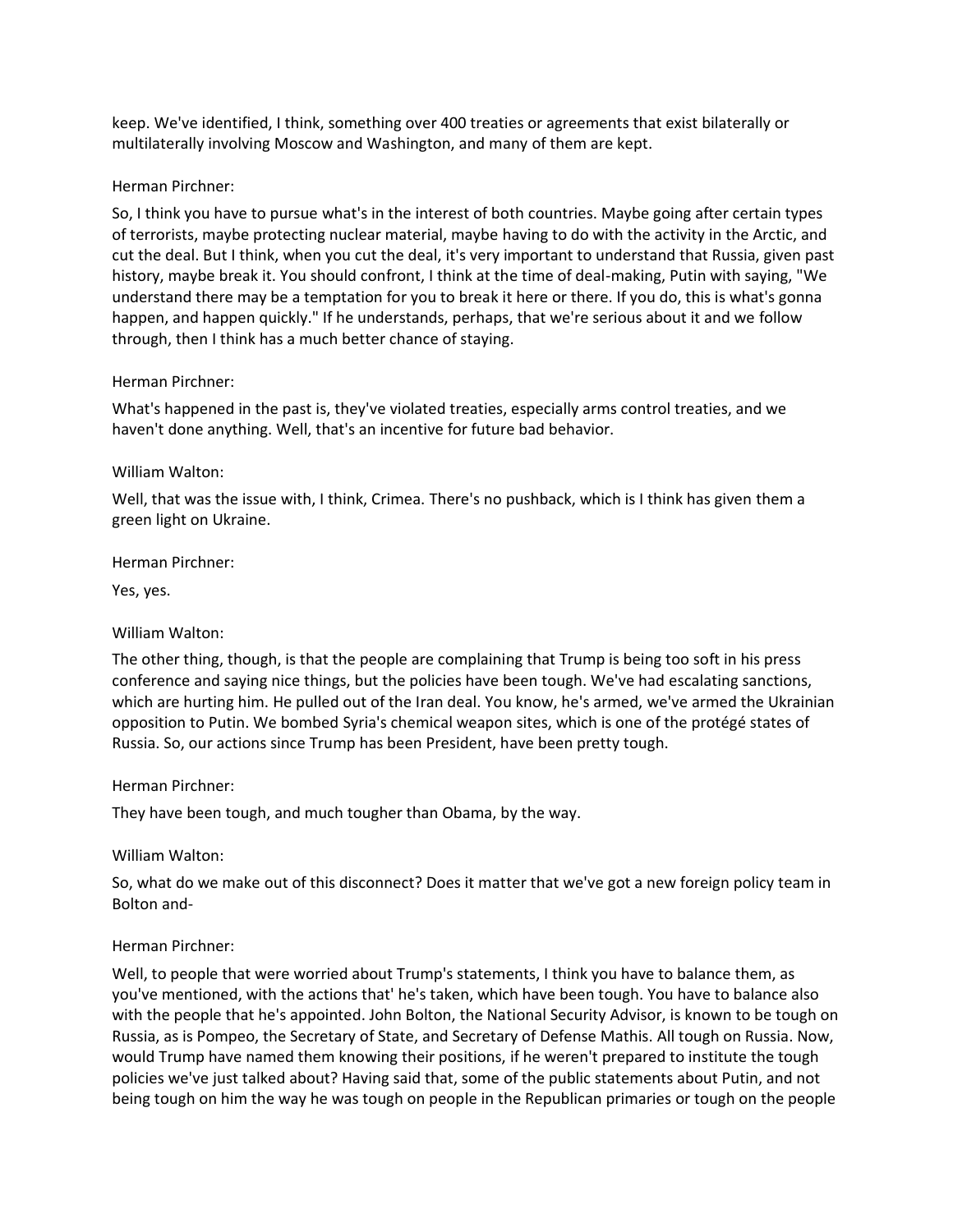in NATO that weren't spending their fair share, causes some discomfort among people that are wondering where he's gonna finally go when the big deal with Putin is cut. If that's simply a negotiating posture, and if he's gonna cut a great deal or not, we're gonna find out with time.

#### William Walton:

You know, a lot of this hysteria ... I mean, Trump has said that he's inherited a foreign policy from a foreign policy establishment in the US that's characterized by foolishness and stupidity.

### Herman Pirchner:

Yeah.

## William Walton:

And he's just really had a ... It's gored the foreign policy establishment big time. I think if you look at the lineup of people who are against Trump: Comey, Brennan, Clapper, the whole crew, and even a lot of the Republican people that've been appointed. He's really just been saying, "You guys have not been getting the job done. I'm gonna do it." It reminds me that there was a saying back in business school when people were taking ... We were talking about risk-taking and business decision. They say, when you're in a big corporation, it's better to fail conventionally than it is to succeed unconventionally.

### William Walton:

It seems like a lot of the conventional diplomacy that we've used has not succeeded in bringing about objectives we want, yet he's extremely unconventional to put it mildly, and there's some chance he might succeed. I mean, he might succeed with North Korea. I think there's a good chance of that. He's resetting the relationship with China. A lot of turmoil there, but I think there could be a good outcome. I sort of like this disruptiveness because I think it might actually bring about some good change.

## Herman Pirchner:

Well, business as usual isn't gonna cut it. We had a lot of Presidents that had business as usual with North Korea. Did they get Kim to the table? They did not. We don't know what the final outcome will be, but I note that we've seen a stoppage of nuclear testing in Korea. We've seen a stoppage of the missile launching. We had successive Presidents that said, "NATO, pay your fair share," which they've not done. They've made nice, and they haven't ruffled feathers. I know now, notice that spending among NATO countries is going up, and I think you have to give Donald Trump some of the credit. Russia's bad behavior that has spooked the countries nearest Russia gets credit too, because if you look at where the spending's going up the most, it's those countries closest to Russia. But does Trump get credit, and should he be given credit? Yes.

## William Walton:

So, let's put you in the room with the President. You're advising him in the aftermath of this contretemps with Helsinki. What are you telling him to do now?

#### Herman Pirchner:

I think they've set in motion working groups to explore where common interest can be met by a given deal. The areas on the table under discussion are reasonably long. It's certainly Syria, certainly Ukraine, certainly North Korea, certainly types of arms control. I think my main advice would be, if your team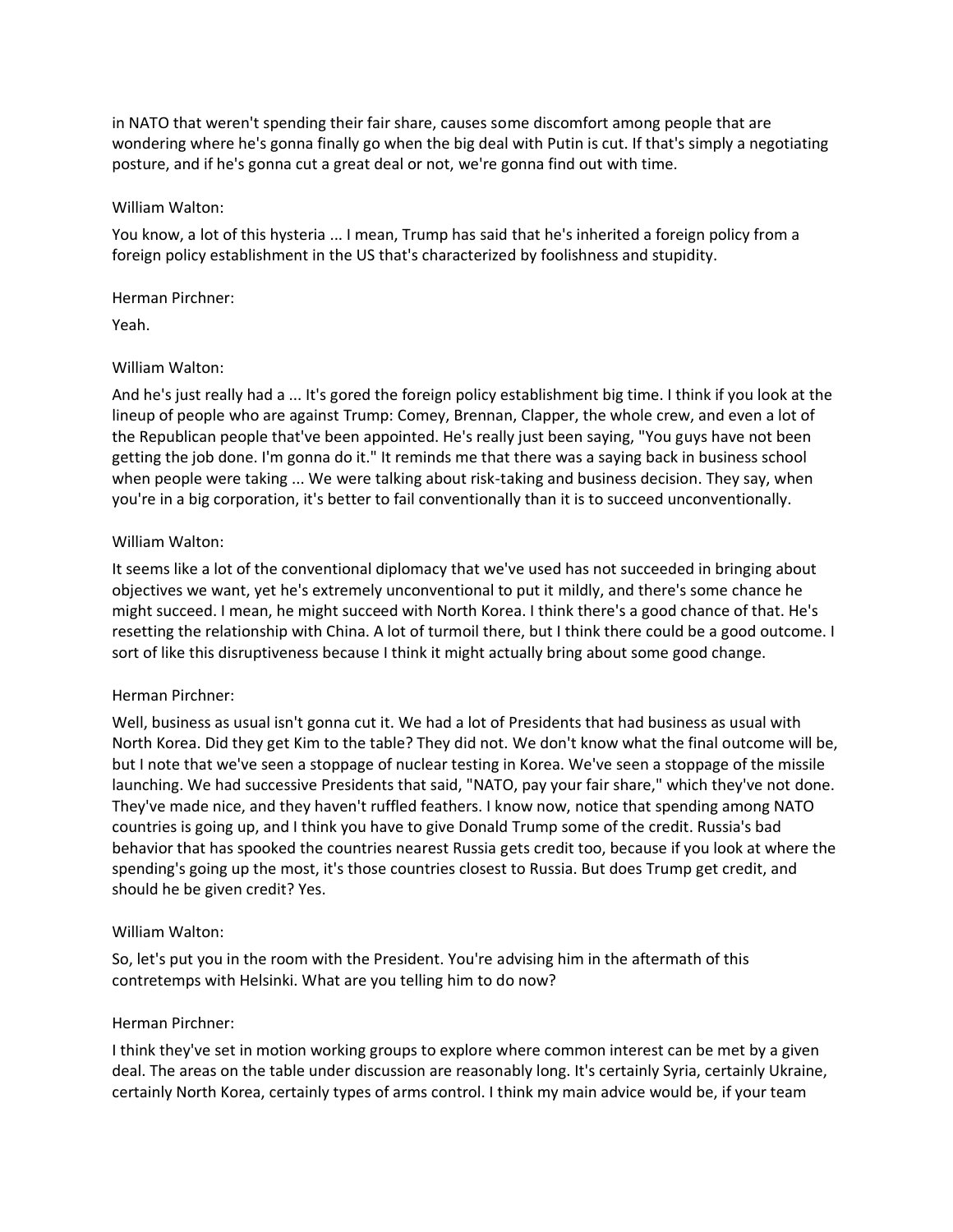comes up with a deal, make sure they've gamed out how Russia, if Russia should so choose, would violate that deal. Let Putin know ahead of time you're gonna sign it, but if it goes down the road of violating it, there'll be swift action of the US and even say what the US action might be. Not just sign the paper. It's gate-keeping after the paper's signed.

#### William Walton:

You've written on this, and one of the great things you've said about Putin is, you gotta be firm with Putin. You gotta push back because Putin's the type of guy whose appetite is increased by eating.

### Herman Pirchner:

Yeah. It's a provocative weakness. If he senses he can get something for nothing, he wants more. I think he'd make a very good case that, had there been a reaction from the international community, a more serious one, when he went into Crimea, he might not have launched the invasion of Eastern Ukraine. For all this talk about it being separatist, you should remember that it's financed by Russia, the officers directing the military operation are Russian, it's Russian equipment, it's Russian-directed. It's a Russian invasion of Ukraine.

### William Walton:

We touched on this earlier, but it's not like Putin is living in Russia omnipotent. I mean, he does have forces around him, the oligarchs in particular, who has to keep happy, or he loses his power. Although we talk about them having their bank accounts stuff offshore, I've heard that he has as much as \$50 billion out of the country.

#### Herman Pirchner:

The way that the system works is that, if there's a big project, say the Olympics, there's a state budget for building the facilities to host the Olympics. It's common wisdom that about half of that is siphoned off the top, and some of it goes to the contractors and the local political bosses, but some filters up to Putin. It's just their system. The guy on the top should always get some.

#### William Walton:

I'm sure that worked in ... I'm-

#### Herman Pirchner:

Let me tell you. The problem is this, Bill. Right now, this is kept, his money was kept in other people's names, and as long as he has power, he can do what he wants. But say he decided to park a paltry \$10 billion with Bill Walton, and all of a sudden Putin dies of a heart attack and that money's in your name. Is it your money, or is it Putin's relatives'? If he loses power and is still alive and calls you up and says, "Bill, send me the money." Are you gonna send it? Maybe. Can he be sure? No.

#### William Walton:

Well, the ... I'm just looking here to think about where we're ... Can he be helpful with North Korea?

## Herman Pirchner:

It's possible, but I think it's difficult for him. It's difficult for this reason. Part of this coalition of KGB officers are making money because they're teamed up with North Korea and KGB equivalents that take,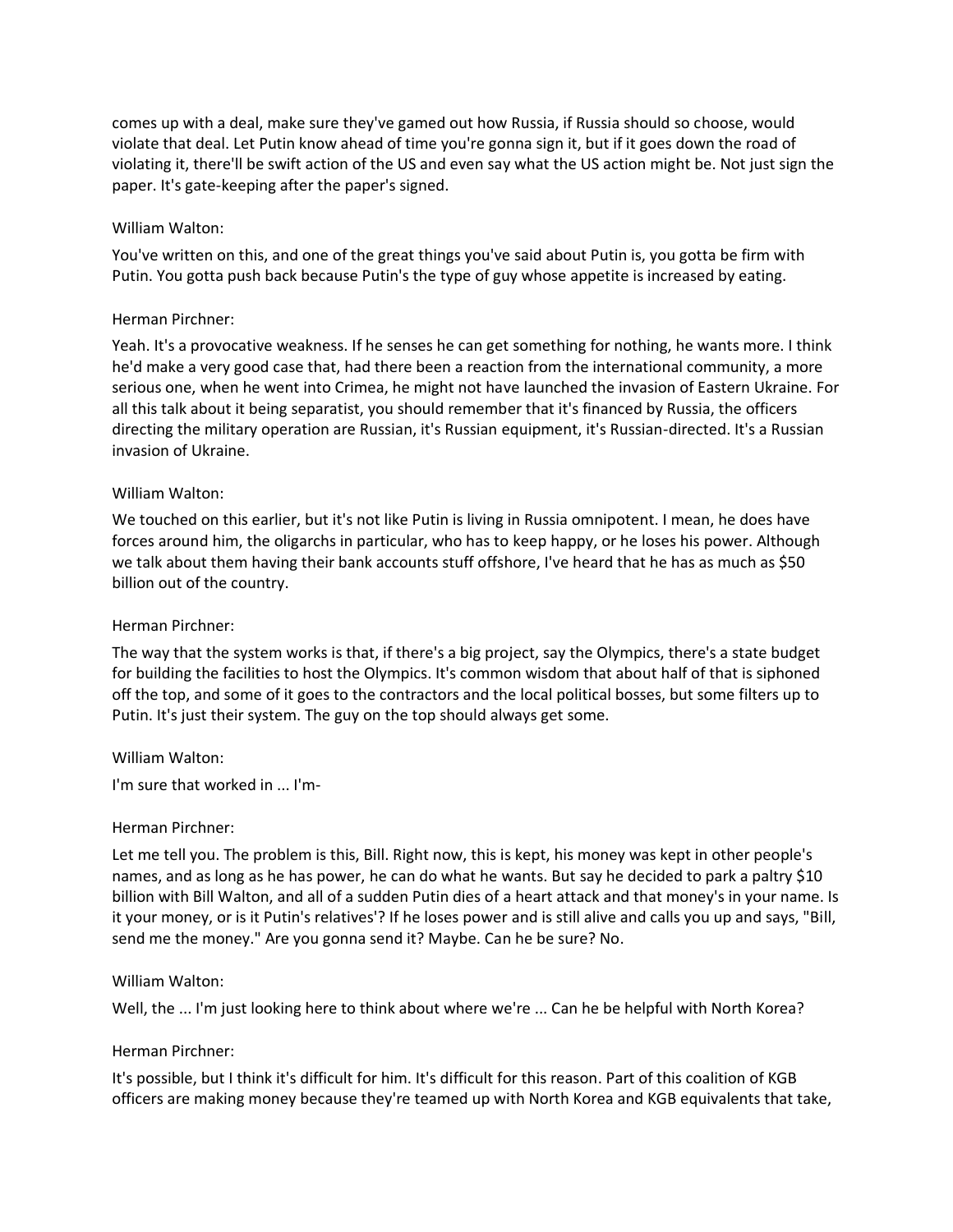essentially, slave labor to go in horrible conditions in Siberia to mine gold. All the profit then is split among the Intelligence agencies with practically nothing being paid out in labor. Some of it, the people that support Putin are making money, and there are also sales into North Korea on arms and other questions. So, to the extent that he would begin to put pressure on North Korea by cutting off their cash flow, there will be some objection from part of his coalition. China has a problem this way too, but the Chinese economy is so much bigger, it's less of a problem for China.

### William Walton:

Explain the slave labor. I've heard about that, but how does that manifest?

### Herman Pirchner:

North Korean Intelligence decide we're gonna take this number of thousands or hundreds of people, and they're gonna be shipped because it's not their choice where they work, we'll just ship them where we want. They ship them up to mines in Siberia and they begin to work. Essentially they're fed and they're clothed, more or less, and they're not really paid beyond that.

William Walton:

Wow.

Herman Pirchner:

It's like having a business with no labor cost.

William Walton: Well, that's the Gulag system.

Herman Pirchner:

Yes.

William Walton:

So, is that still working, though, with North Korean labor?

Herman Pirchner:

Yeah, I won't say it's extraordinarily widespread, but it exists and that's a problem. Also, there's a question, would Russia benefit from the US being buttoned down with problems with North Korea? Would we pay less attention to Ukraine or what they're doing in Syria if we're having to deal with a North Korean dictator that's unruly? You could imagine somebody in Moscow arguing against making life easier for us with North Korea. Maybe a deal can be cut, but Putin will want something back. The question is, what will he want back if he helps with North Korea? Is it a situation where he gets what he wants up front and then can renege later after not helping North Korea for six months? Maybe he's back to business as usual after eight or ten months.

William Walton:

Yeah, well, that's been the pattern.

Herman Pirchner: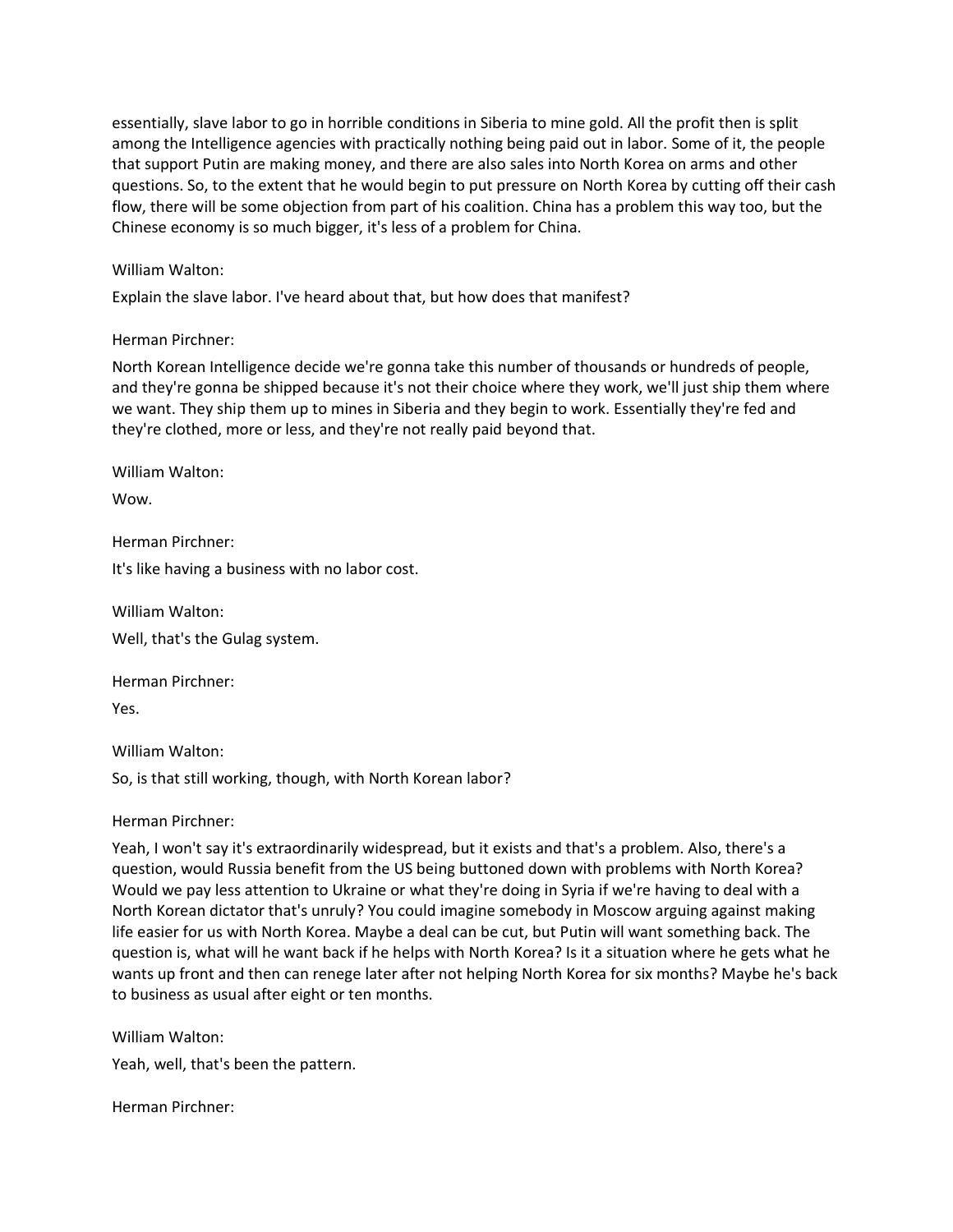#### Yeah, it's dicey.

### William Walton:

All right. So, let's move from Eastern Russia to the Western border. Trump went over to the NATO meeting and ingratiated himself by telling them they all gotta pay up, which I agree they should if they want the mutual defense obligations. They ought to meet their mutual defense obligations. Then, he also took on Angela Merkel about the pipeline deal between Russia and Germany, which makes Germany highly dependent ... What is it, 70% of their natural gas now would be slated to come from Russia. What's going on there?

## Herman Pirchner:

We just, a couple weeks ago, hosted heads of four European parliaments and the deputy head of the fifth. The deputy head was from Poland; the head couldn't come because the Polish parliament was in session. They came to Washington to talk against the pipeline. Why are they against it and why should the US be against it?

## Herman Pirchner:

They're afraid if the pipeline bypasses Ukraine, if gas is not going through Poland, that Russia is in a position to put more pressure on both the countries like Ukraine and Poland, and the Baltic states, as well as Western Europe. Imagine if there is a Russian move against one of the Baltic countries: Latvia, Lithuania, and Estonia. It's the middle of winter and Putin says to Germany, "We're gonna cut off your gas if you don't come along with us." Well, that's the type of pressure that those in mid-Europe there near the Russian border do not want Putin to be able to exert. They think it's much better if a bigger percentage is accessed from the United States. We're building, I think, five terminals to export liquid natural gas.

## Herman Pirchner:

So, I think both from the standpoint of not making Western Europe overly dependent upon Russia, and from the standpoint of boosting US exports, the Trump administration has had a very good policy against this Nord Stream 2 Pipeline.

## William Walton:

It raises the question, though, if they're doing that much ... If Germany and Russia are doing that much together, is NATO obsolete?

## Herman Pirchner:

Well, it depends how you view the threat from Russia. If you're in a country like Poland that has been invaded many, many times by Russia, been part of the Russian Empire, same with the Baltic states, you certainly don't think NATO is obsolete. You think that's the only way to defend your borders because you can't do it by yourself.

#### Herman Pirchner:

Everybody talks about Ukraine, but it's important to remember that the Scandinavian countries like Sweden and Finland are upping their defense efforts too, because of Russian incursions into their territorial waters with submarines. Russian bombers have gone into their defense zones. If you're close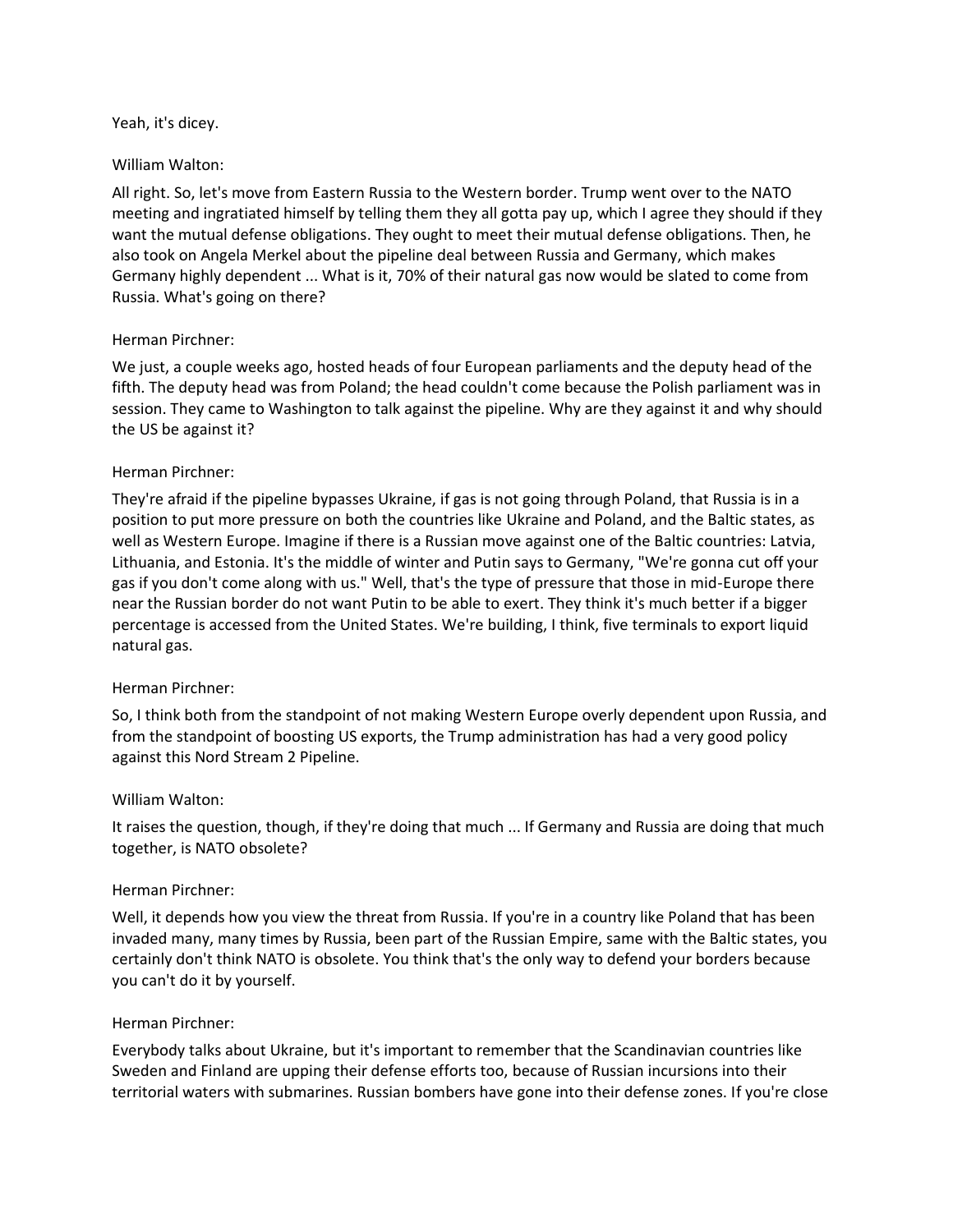to Russia, you don't think NATO is obsolete. You think that's the way you can live peacefully within your borders without having a heavy Russian influence, if not something worse, namely military occupation.

### William Walton:

The Germans don't live right next to the border, so they're figuring they've got some buffers and they can think longer term, and those are not their ... Their issues, the Swedes' issues, and Latvia, places like that, they have different problems and Germans have their own problems. Angela is getting for the Germans what the Germans need.

## Herman Pirchner:

There are people in Germany that echo that point of view, but when borders start being changed by force, when international agreements are en masse torn up, the instability is not good for the business and prosperity in Western Europe. Should, for instance, Poland fall again under a Russian sway, then Germany would have the border with Russia.

## William Walton:

We're treating Russia in sort of Cold War terms as this sort of massive, monolithic, powerful state. But you look at Russia and its economy, its economy is not ... It's what? A twentieth of our size, and by comparison to China, Russian economy is relatively small. Also, you look at the demographic problems that you have in Russia. There's massive problems with alcohol and drugs. You go to the malls in Moscow and it's beautiful, but you look beyond or behind that a little bit, and there's a hollowing out of the society in Russia, is there not?

## Herman Pirchner:

All that is true and more. The long-term trajectory for Russia, based on what's happening under Putin's rule is extremely bad. For as weak as the Russian economy is, they have a big nuclear arsenal and they've shown the willingness to kill people and expand their borders by force. The North Korean is much smaller than Russia's but we worry about them because of missiles and nukes and unpredictability. Would they actually use them? We've concluded they might. That's why we worry about North Korea. We worry about Russia because they've gone into Georgia to change borders, they've gone into Ukraine to change borders, and they may do it to other countries.

#### William Walton:

Okay. Final word for you: Circling back to where we started, the infamous press conference. Does it have any significance long-term or short-term, or do we just hit the reset button?

#### Herman Pirchner:

I think people were rattled, many of them, by Trump's gut reaction, not to defend his own intel community and to give sway to the arguments of Putin saying he wasn't involved in disturbing the elections. Walking that back, I think it's helped, but probably some doubts remain. People will be watching, both in the US and other countries, will be watching very closely the actions of the United States. If they continue to be tough, as they have been, against Russia, then I think this will be long forgotten. But, if there's any indication that they're going the other way, then this comment at the press conference will be shown over and over again.

#### William Walton: